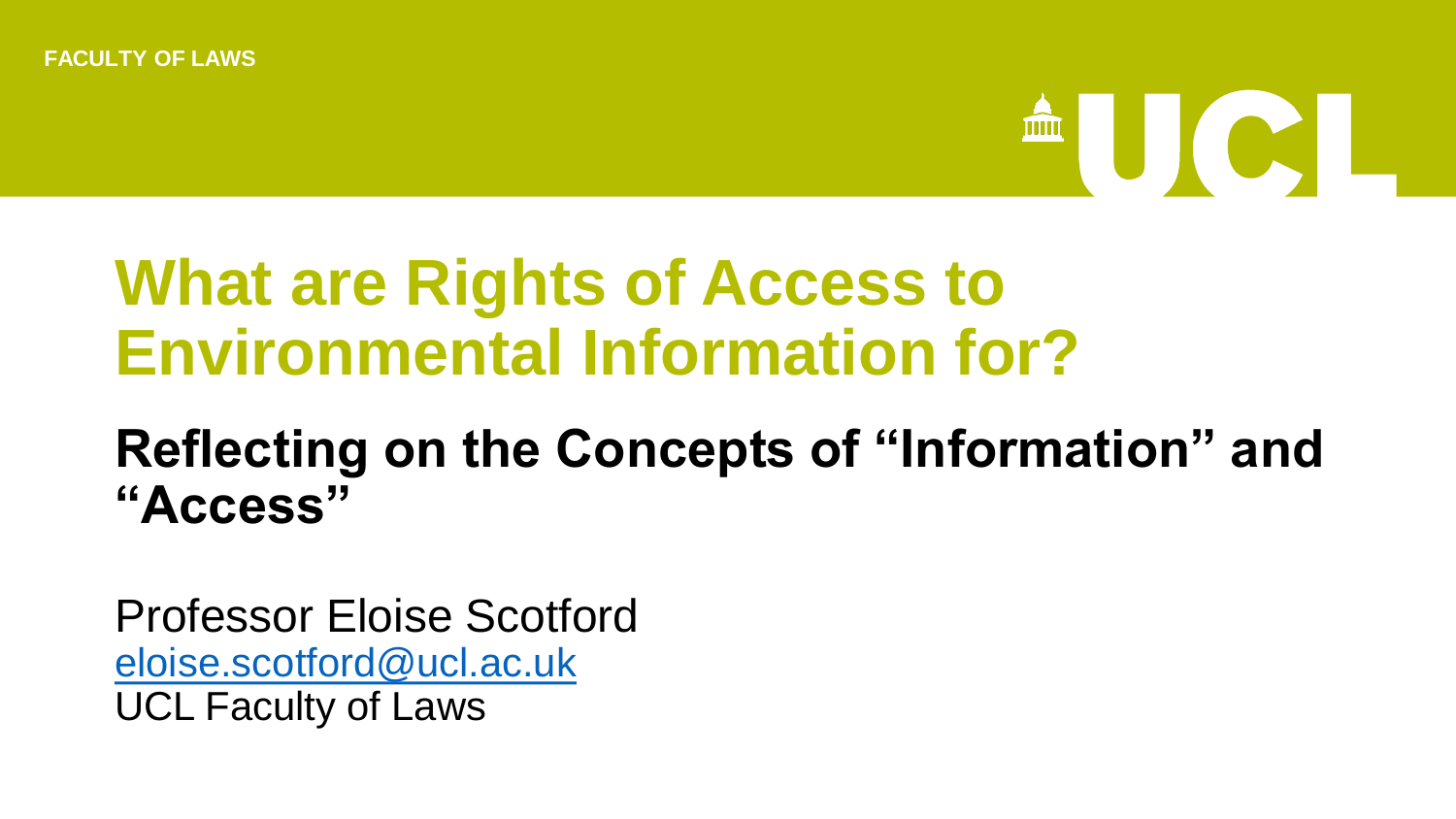### **What are Access to EI rights for?**

- 'Greater awareness of environmental matters, a free exchange of views, more effective participation by the public in environmental decision-making and, eventually, to a better environment' (EID, recital 1)
- Openness and transparency in public authorities (EID, recital 2)
- Compliance with the Aarhus Convention

➢'In order to contribute to the protection of the right of every person of present and future generations to live in an environment adequate to his or her health and well-being', to 'enhance the quality and the implementation of decisions' (Art 1, recital)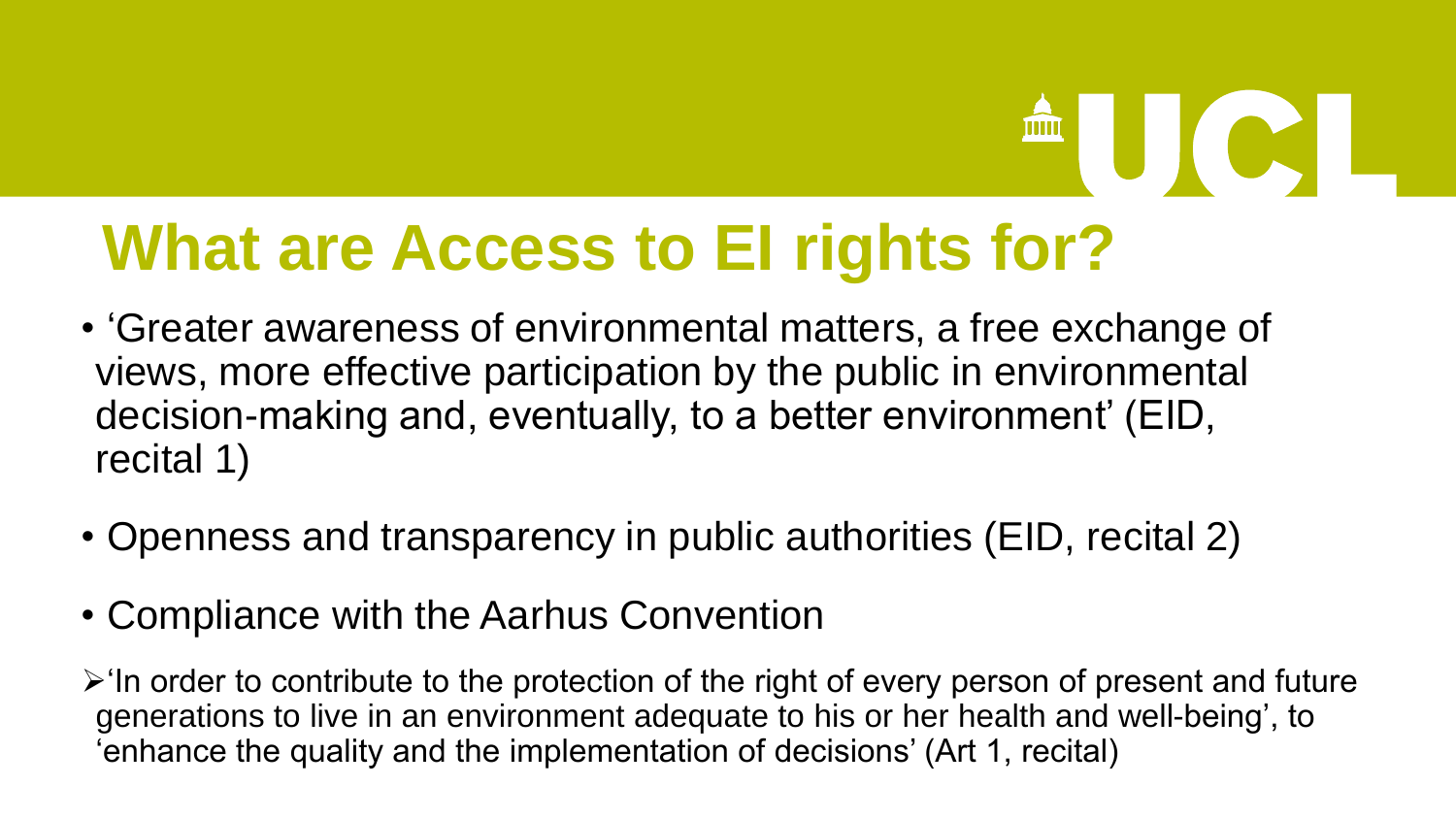# **AUCU**

### **Why do people request access to EI?**

- To **make money**: *Smartsource v IC*, Case C-71/14 *East Sussex County Council v IC*
- Concern over **public health**: Case C-71/10 *Office of Communications v IC*
- Concern over **environmental issues**: Case C-279/12 *Fish Legal & Shirley v IC, Natural England v IC*
- Empowering involvement in/scrutiny of **environmental/public decision-making**: *Shirley, Rickard v IC, Ryan v IC*
- Empowering involvement in/scrutiny of **environmental policymaking**: *BEIS v IC*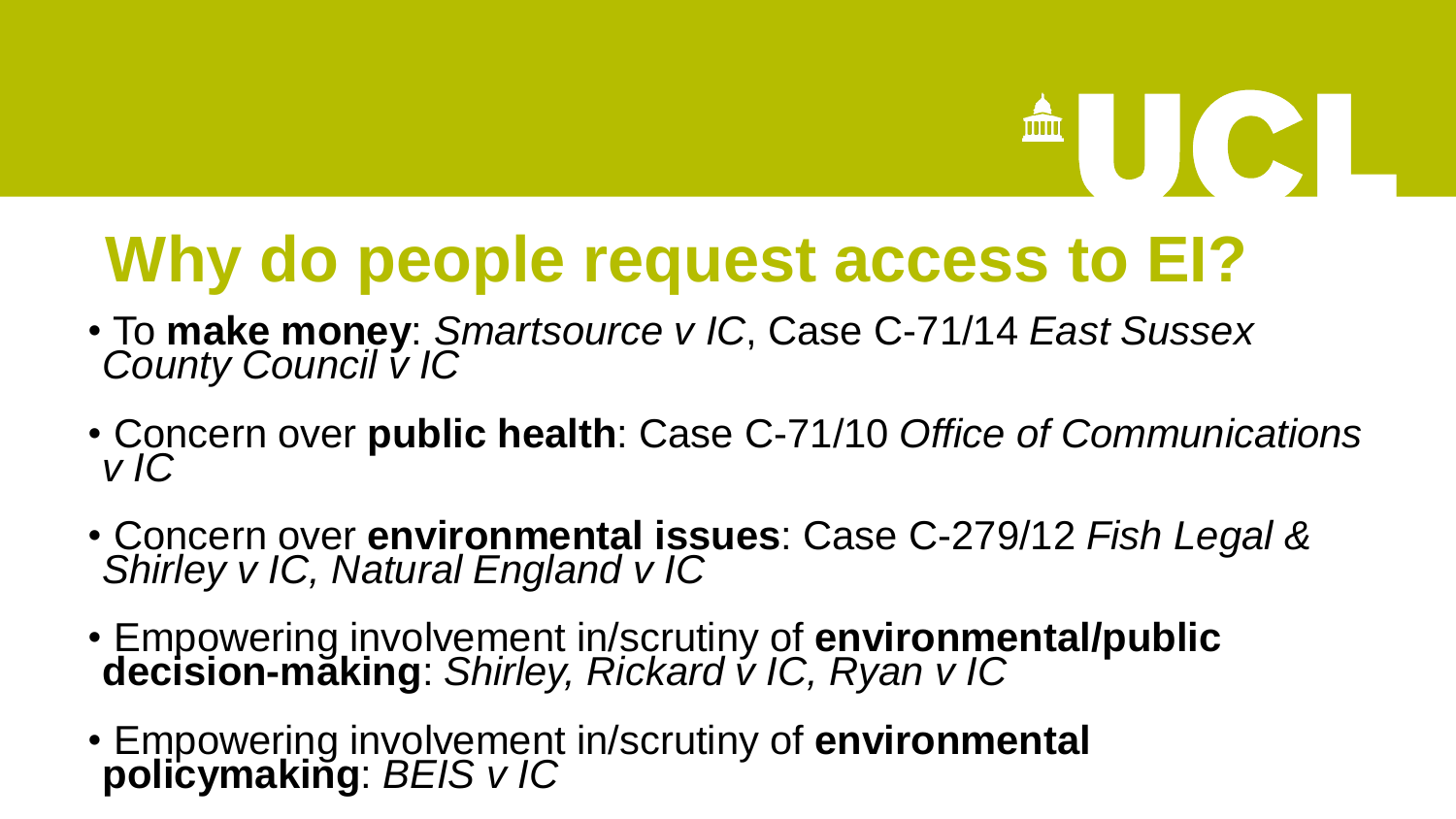# **AUCLE**

### **Purposive reasoning:** *BEIS v IC*

*My starting point is the recitals to the Aarhus Convention and the Directive... They refer to the requirement that citizens have access to information to enable them to participate in environmental decision-making more effectively, and the contribution of access to a greater awareness of environmental matters, and eventually, to a better environment. They give an indication of how the very broad language of the text of the provisions may have to be assessed and provide a framework for determining the question of whether in a particular case information can properly be described as 'on' a given measure.* 

[2017] EWCA Civ 844 [48]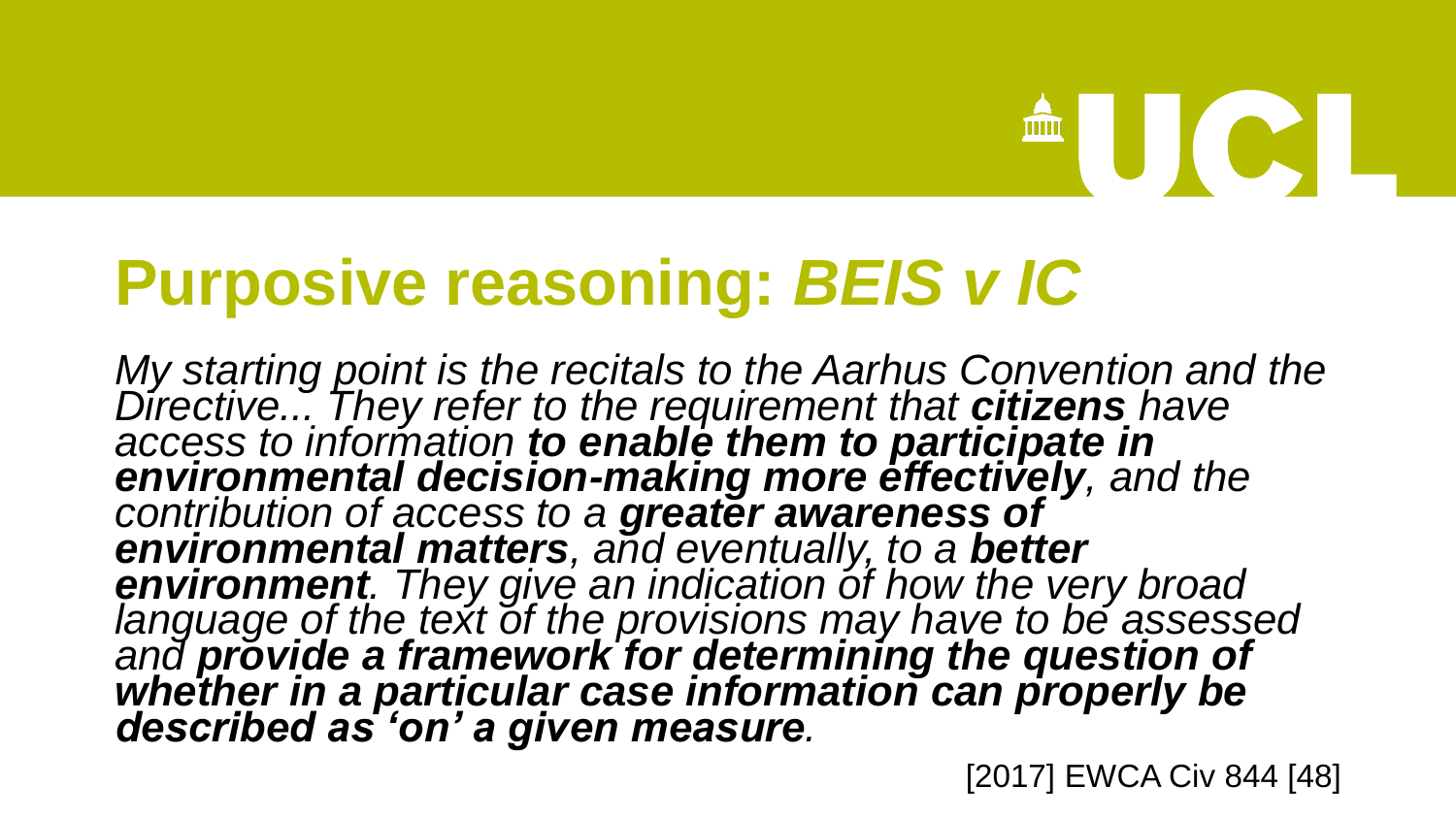### **Does transparency always bring clarity?**

| <b>Zone</b>                     | Zone code     | NO <sub>2</sub> LV for health<br>(1hr mean) | NO <sub>2</sub> LV for health<br>(annual mean) | NO <sub>x</sub> critical level for<br>vegetation (ann. mean) |  |
|---------------------------------|---------------|---------------------------------------------|------------------------------------------------|--------------------------------------------------------------|--|
| Greater London Urban Area       | <b>UK0001</b> | $>$ LV                                      | $>$ LV                                         | n/a                                                          |  |
| West Midlands Urban Area        | <b>UK0002</b> | <b>OK</b>                                   | $>$ LV (m)                                     | n/a                                                          |  |
| Greater Manchester Urban Area   | <b>UK0003</b> | <b>OK</b>                                   | $> LV$ (m)                                     | n/a                                                          |  |
| West Yorkshire Urban Area       | <b>UK0004</b> | <b>OK</b>                                   | $>$ LV                                         | n/a                                                          |  |
| <b>Tyneside</b>                 | <b>UK0005</b> | <b>OK</b>                                   | $>$ LV (m)                                     | n/a                                                          |  |
| Liverpool Urban Area            | <b>UK0006</b> | <b>OK</b>                                   | $>$ LV (m)                                     | n/a                                                          |  |
| Sheffield Urban Area            | <b>UK0007</b> | <b>OK</b>                                   | $> LV$ (m)                                     | n/a                                                          |  |
| Nottingham Urban Area           | <b>UK0008</b> | <b>OK</b>                                   | $>$ LV (m)                                     | n/a                                                          |  |
| <b>Bristol Urban Area</b>       | <b>UK0009</b> | <b>OK</b>                                   | $>$ LV (m)                                     | n/a                                                          |  |
| Brighton/Worthing/Littlehampton | <b>UK0010</b> | <b>OK</b>                                   | <b>OK</b>                                      | n/a                                                          |  |
| Leicester Urban Area            | <b>UK0011</b> | <b>OK</b>                                   | $>$ LV                                         | n/a                                                          |  |
| Portsmouth Urban Area           | <b>UK0012</b> | <b>OK</b>                                   | $>$ LV (m)                                     | n/a                                                          |  |
| <b>Teesside Urban Area</b>      | <b>UK0013</b> | <b>OK</b>                                   | $>$ LV (m)                                     | n/a                                                          |  |
| <b>The Potteries</b>            | <b>UK0014</b> | <b>OK</b>                                   | $>$ LV                                         | n/a                                                          |  |
| Bournemouth Urban Area          | <b>UK0015</b> | OK                                          | $>$ LV (m)                                     | n/a                                                          |  |
| Reading/Wokingham Urban Area    | <b>UK0016</b> | <b>OK</b>                                   | $>$ LV (m)                                     | n/a                                                          |  |
| Coventry/Bedworth               | <b>UK0017</b> | <b>OK</b>                                   | $> LV$ (m)                                     | n/a                                                          |  |
| Kingston upon Hull              | <b>UK0018</b> | <b>OK</b>                                   | $> LV$ (m)                                     | n/a                                                          |  |

#### Table 4-2 Results of Air Quality Assessment for Nitrogen Dioxide in 2017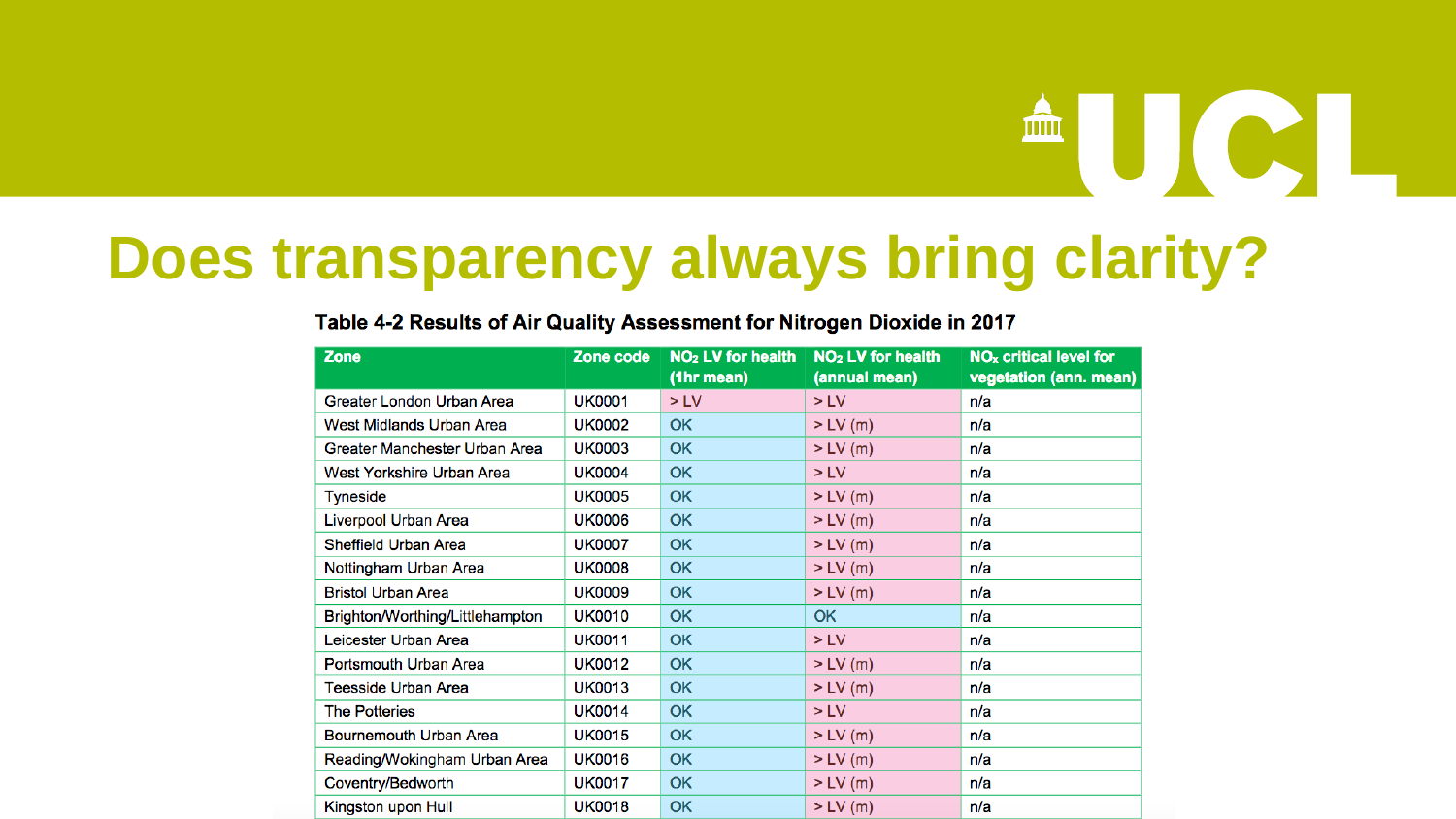# **AUCIE**

### **'Information'**

- Undefined in reg 2(1) EIRs (Art 2(1) EID): 'any *information* in written, visual, aural, electronic or any other material form on…'
- Information vs data
- ➢ Consider analytical techniques involved in processing data
- Information vs knowledge
- ➢ How do different actors understand information?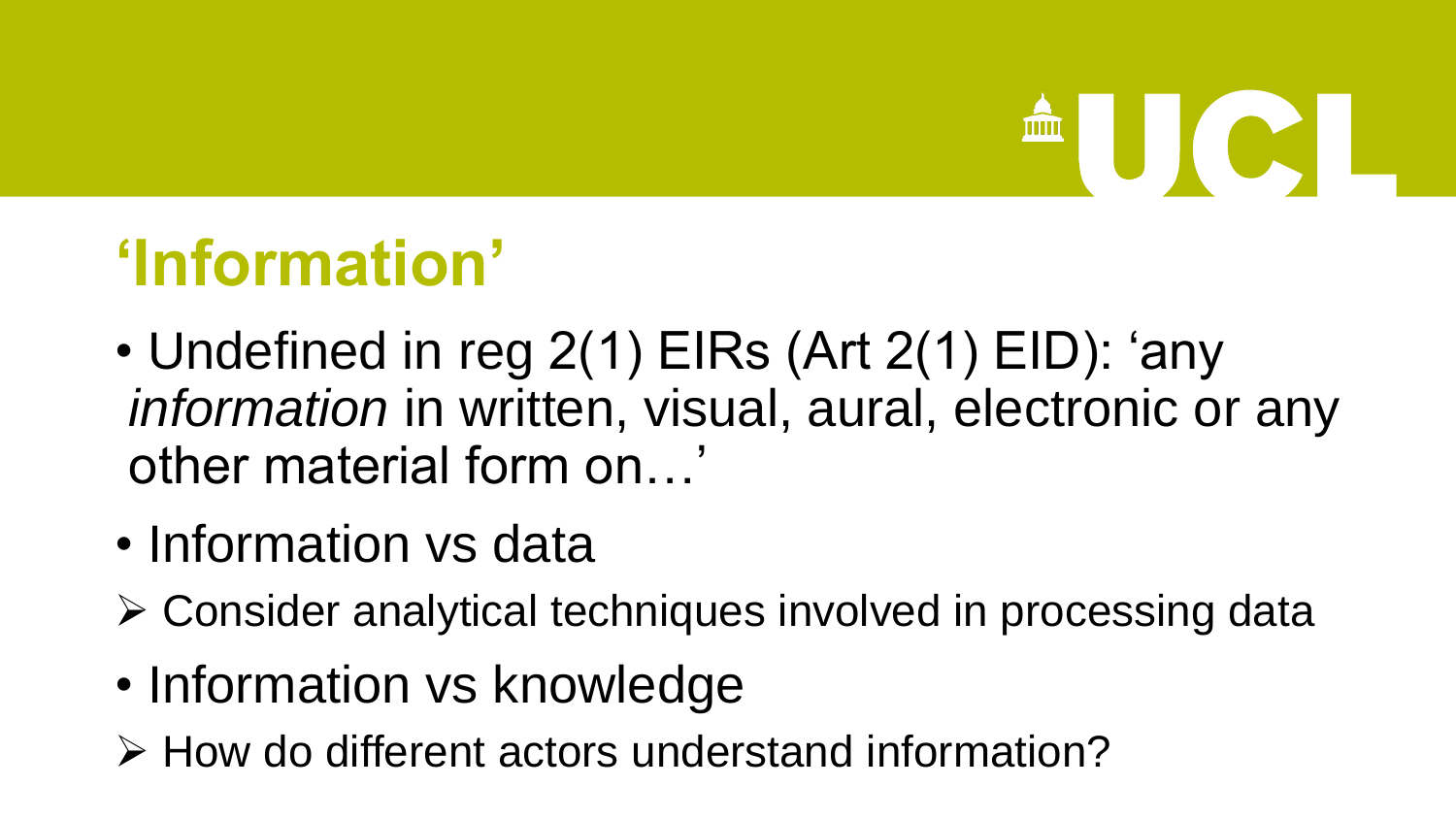## AUCL

|                    | <b>Ecological status or potential</b> |                |            |      |             |                          | <b>Chemical status</b> |      |                |                 |
|--------------------|---------------------------------------|----------------|------------|------|-------------|--------------------------|------------------------|------|----------------|-----------------|
|                    | <b>Bad</b>                            | <b>Poor</b>    | <b>Mod</b> | Good | <b>High</b> | <b>Total</b>             | Fail                   | Good | <b>Total</b>   |                 |
| <b>By 2015</b>     |                                       | $\overline{2}$ | 40         | 44   | 0           | 87                       | 2                      | 277  | 279            |                 |
| <b>By 2021</b>     | 0                                     | 0              | 2          | 9    | 0           | 11                       | 0                      | 0    | 0              |                 |
| <b>By 2027</b>     | 0                                     | 0              | 6          | 178  | $\mathbf 0$ | 184                      | 0                      | 3    | 3              | <b>Extended</b> |
| <b>Beyond 2027</b> | O                                     | $\bf{0}$       |            | 0    | $\mathbf 0$ | 0                        | 0                      | 0    | $\overline{0}$ | deadline        |
| <b>Total</b>       | 1                                     | $\overline{2}$ | 48         | 231  | 0           | 282                      | $\overline{2}$         | 280  | 282            |                 |
|                    | <b>Less stringent</b>                 |                |            |      |             | <b>Less</b><br>stringent |                        |      |                |                 |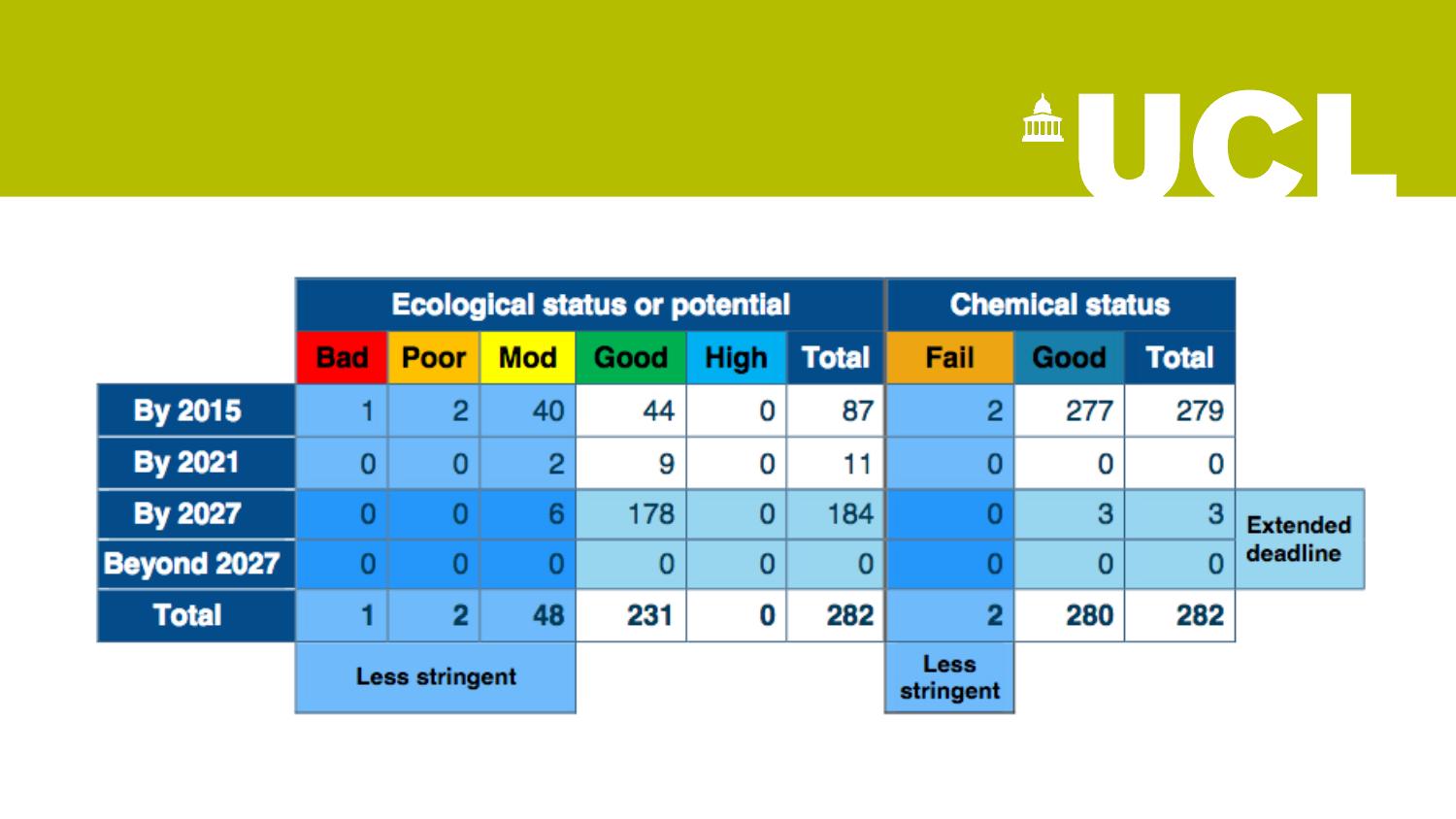# **AUCL**

### **Quality of information**

- Article 8 EID (see reg 5(4) and (5) EIRs):
- ➢ information should be 'up to date, accurate and comparable' (so far as within power of Member State to ensure this)

 $\triangleright$  for Art 2(1)(b) requests, authorities, upon request, to report on 'where information, if available, can be found on the measurement procedures, including methods of analysis, sampling, and pre-treatment of samples, used in compiling the information, or referring to a standardised procedure used'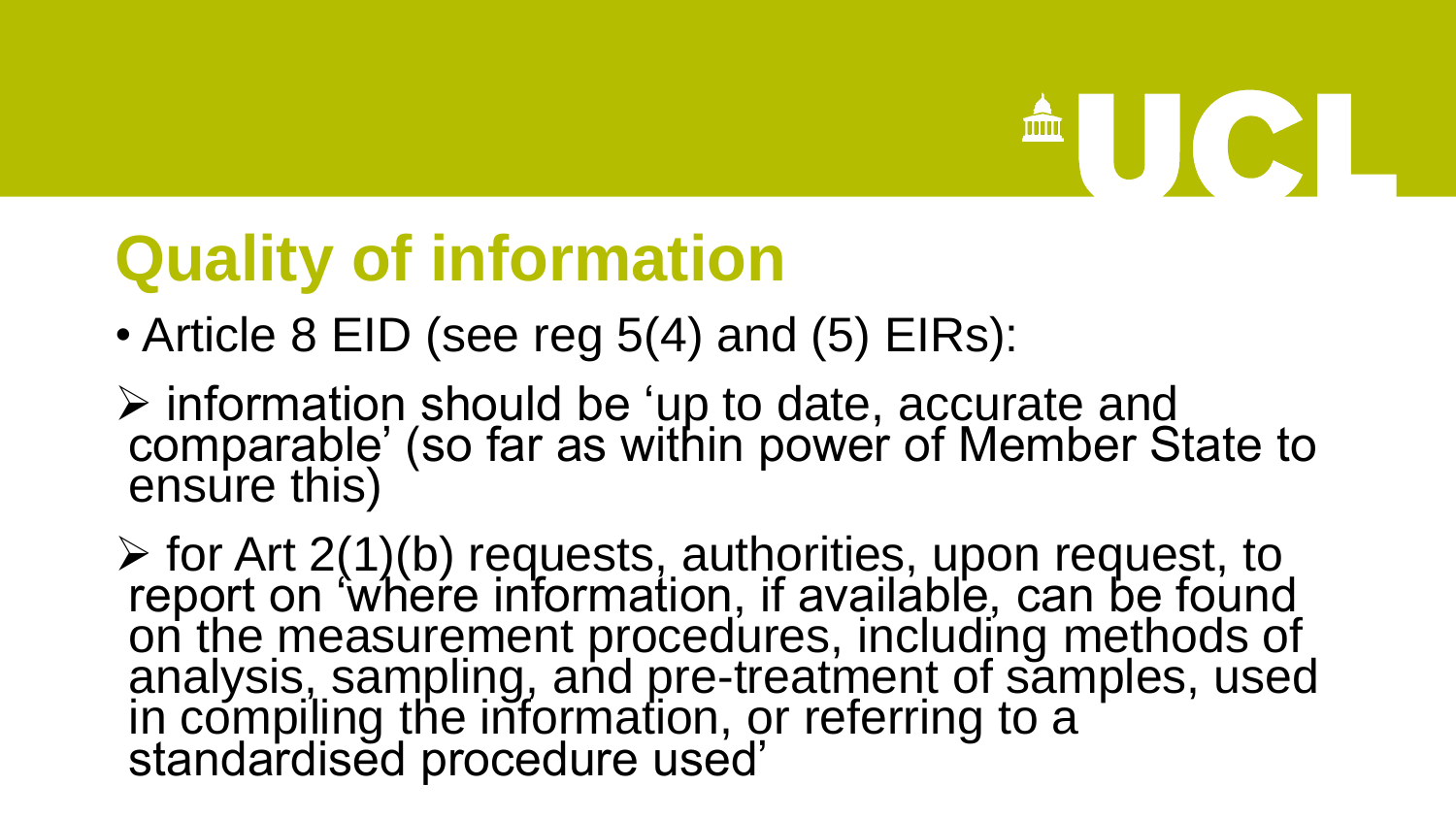# 

### **'Access' to environmental information**

- Different ways that public access information
- ➢ Voluntary vs legal modes, request vs disclosure
- $\triangleright$  Complex landscape of legal regimes ubiquitous legal commitment across environmental regimes + FOIA
- ➢ Modes of accessing environmental information can *influence* and *limit* public access through their design and operation, and set up more legal complexity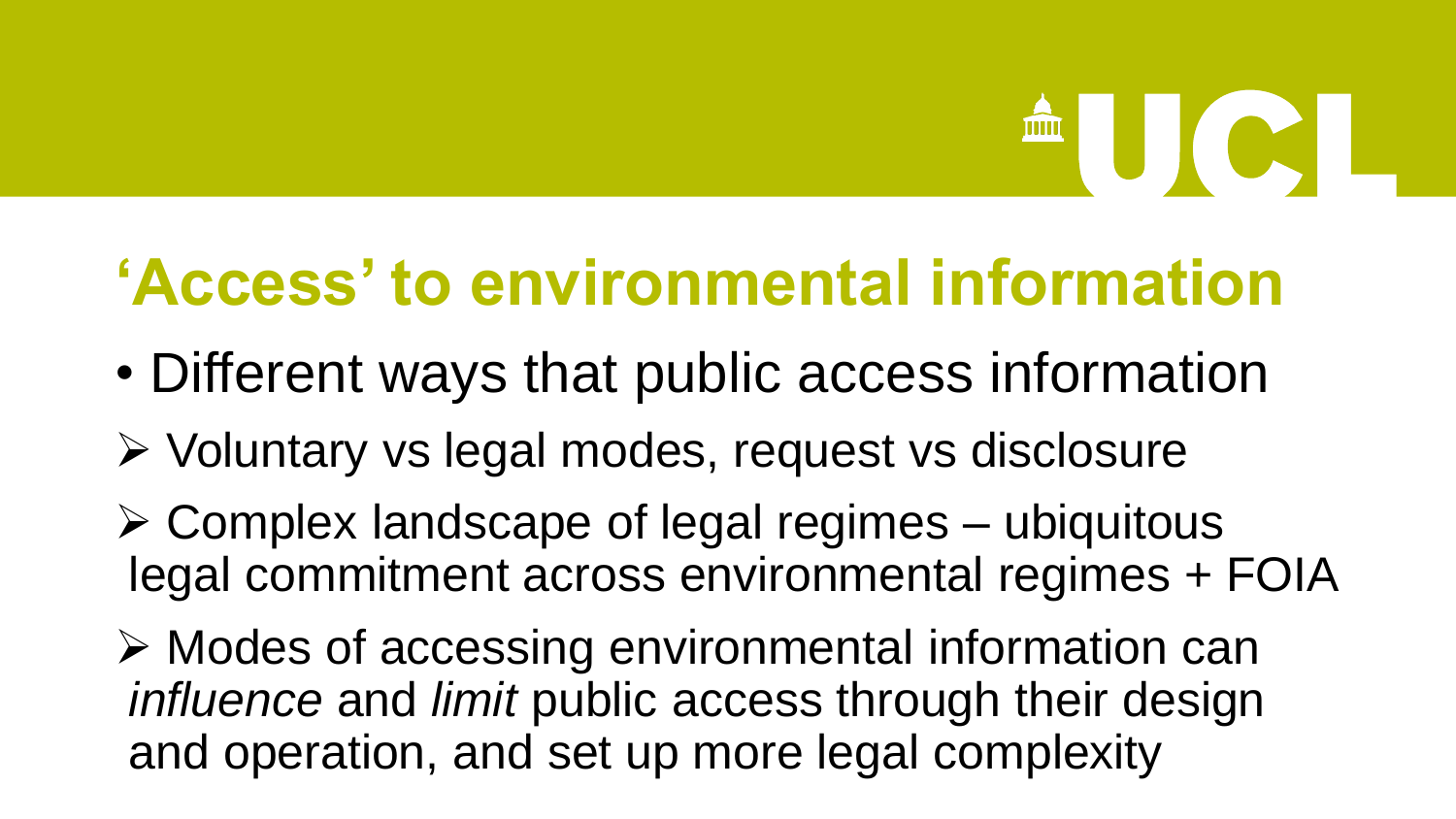### *R (Corbett) v Cornwall Council*

*[I]t is important to distinguish between the different statutory regimes applicable to access to information. The different legal regimes have different definitions of environmental information. They also impose different obligations. In some instances, it is an obligation to provide access to certain types of information when requested. In others, it is an obligation to publicise the fact that certain specified information has been received. In the present case, the Claimant, in fact, relies on three separate legal regimes.* 

[2013] EWHC 3958 (Admin) [51]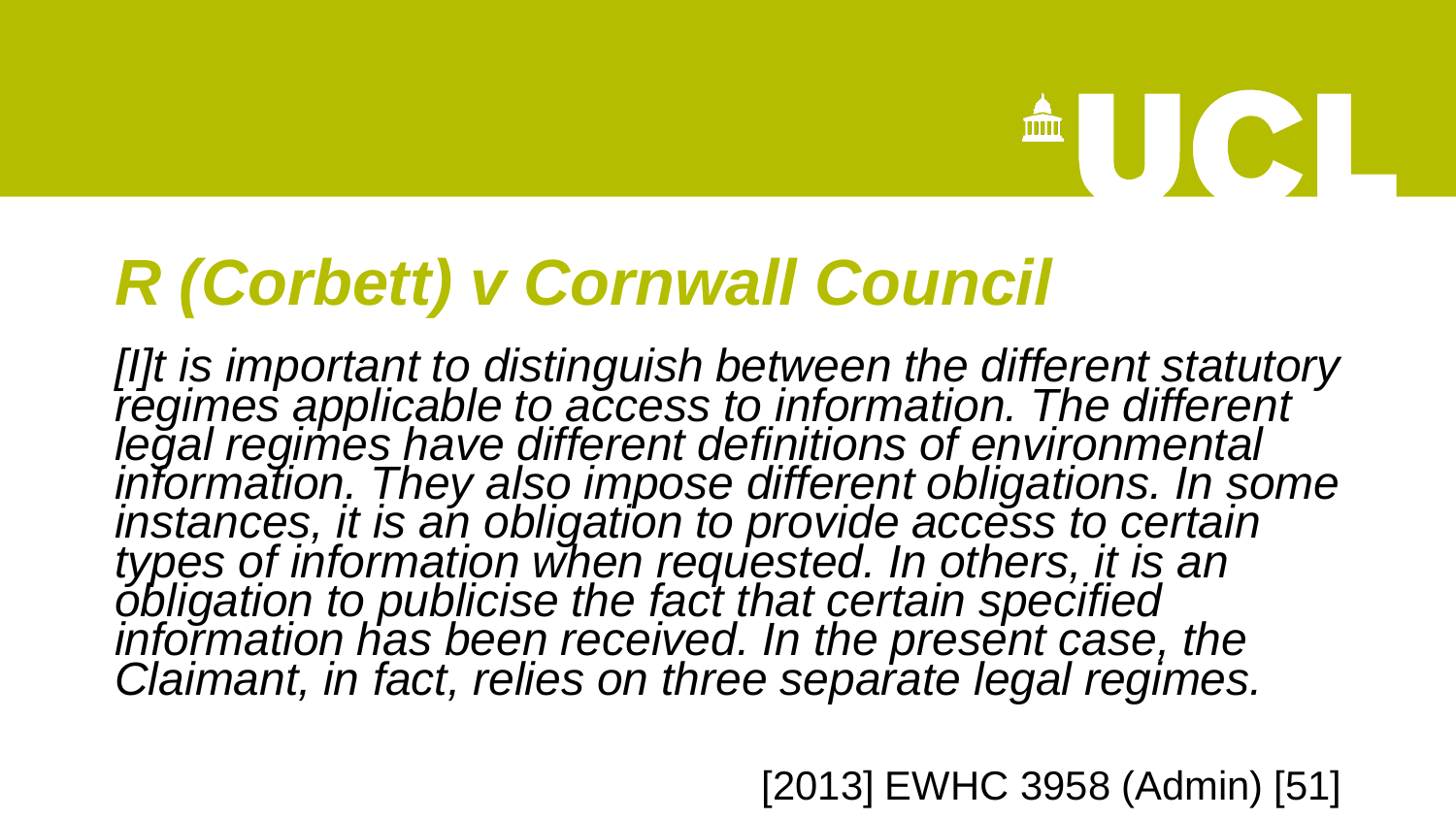# **ENGLES**

### **'Access' to environmental information**

- Different purposes of access
- ➢ Simple instrumental access
- ➢ Means of holding administrators to account connoting an ability of the public to understand information
- $\triangleright$  Facilitating public participation with different purposes again (increasing public awareness, procuring local knowledge, fostering environmental democracy…)
- $\triangleright$  Regulatory tool